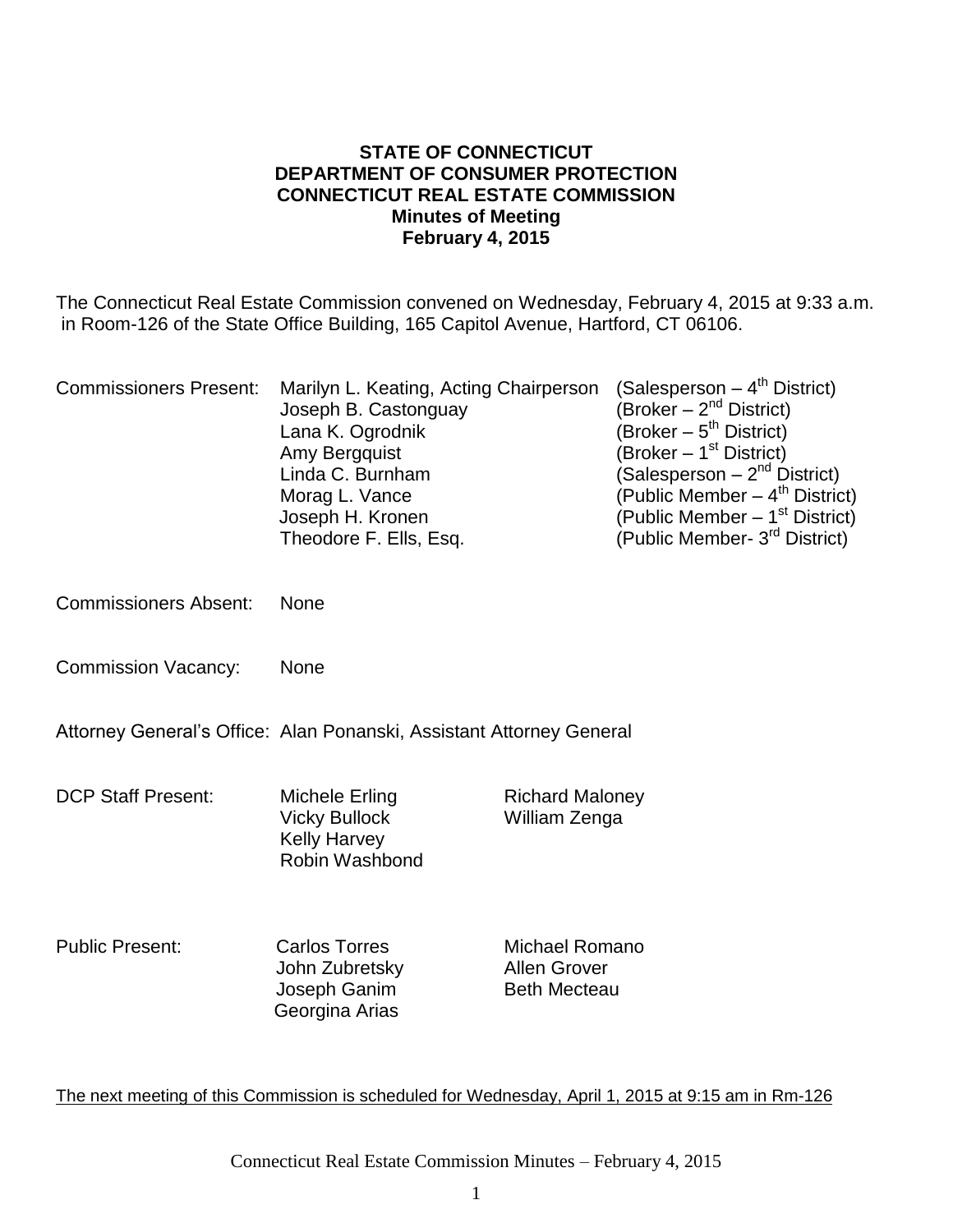## **MINUTES OF PREVIOUS MEETINGS**

It was moved by Commissioner Ogrodnik, Commissioner Vance 2<sup>nd</sup>, and the motion carried unanimously to approve the minutes of the December 3, 2014 Connecticut Real Estate Commission meeting as amended. Commissioner Burnham was not present for this motion.

## **CHRO**

It was moved by Commissioner Vance, Commissioner Ogrodnik  $2<sup>nd</sup>$ , and the motion carried unanimously to add Richard Kaplan to the agenda.

### **Richard Kaplan – Salesperson Application**

Mr. Kaplan did not appear today.

Attorney Bullock advised the Commission that there has been no communication from Mr. Kaplan relative to this matter. The Commission took no action.

### **Carlos Torres – Seeking reconsideration of his Salesperson Application**

Mr. Torres appeared before the Commission with his broker, Georgina Arias.

It was moved by Commissioner Vance that Mr. Torres be allowed to sit for the Real Estate Salesperson examination. Commissioner Ogrodnik seconded the motion. Commissioners Keating, Bergquist, Kronen, Ells, Castonguay, Ogrodnik and Vance opposed. Commissioner Burnham abstained. The motion failed.

Commissioner Keating advised Mr. Torres that he may request to appear before the Commission after one year for reconsideration of his Real Estate Salesperson application.

## **The following was read into the record by Commissioner Marilyn Keating:**

### *Connecticut General Statutes*

### *Sec. 20-314. License Qualifications*

*(a) Licenses shall be granted only to persons who bear a good reputation for honesty, truthfulness and fair dealing and who are competent to transact the business of a real estate salesperson in such a way as to safeguard the interest of the public.* 

*(b) The commission may require information with regard to an applicant as the commission deems desirable,*  with due regard to the paramount interest of the public, as to the honesty, truthfulness, integrity and *competency of the applicant.*

*(c) In order to determine the competency of any applicant for a real estate salesperson's license, the commission shall subject such applicant to personal written examination as to the applicant's competency to act as a real estate salesperson.*

#### *Sec. 20-316. Grounds for Refusal of License*

*(a) No license shall be denied by the commission to any applicant who has been convicted of forgery, embezzlement, obtaining money under false pretenses, extortion, criminal conspiracy to defraud or other like offenses, or to any association or partnership of which such person is a member, or to any corporation of which* 

Connecticut Real Estate Commission Minutes – February 4, 2015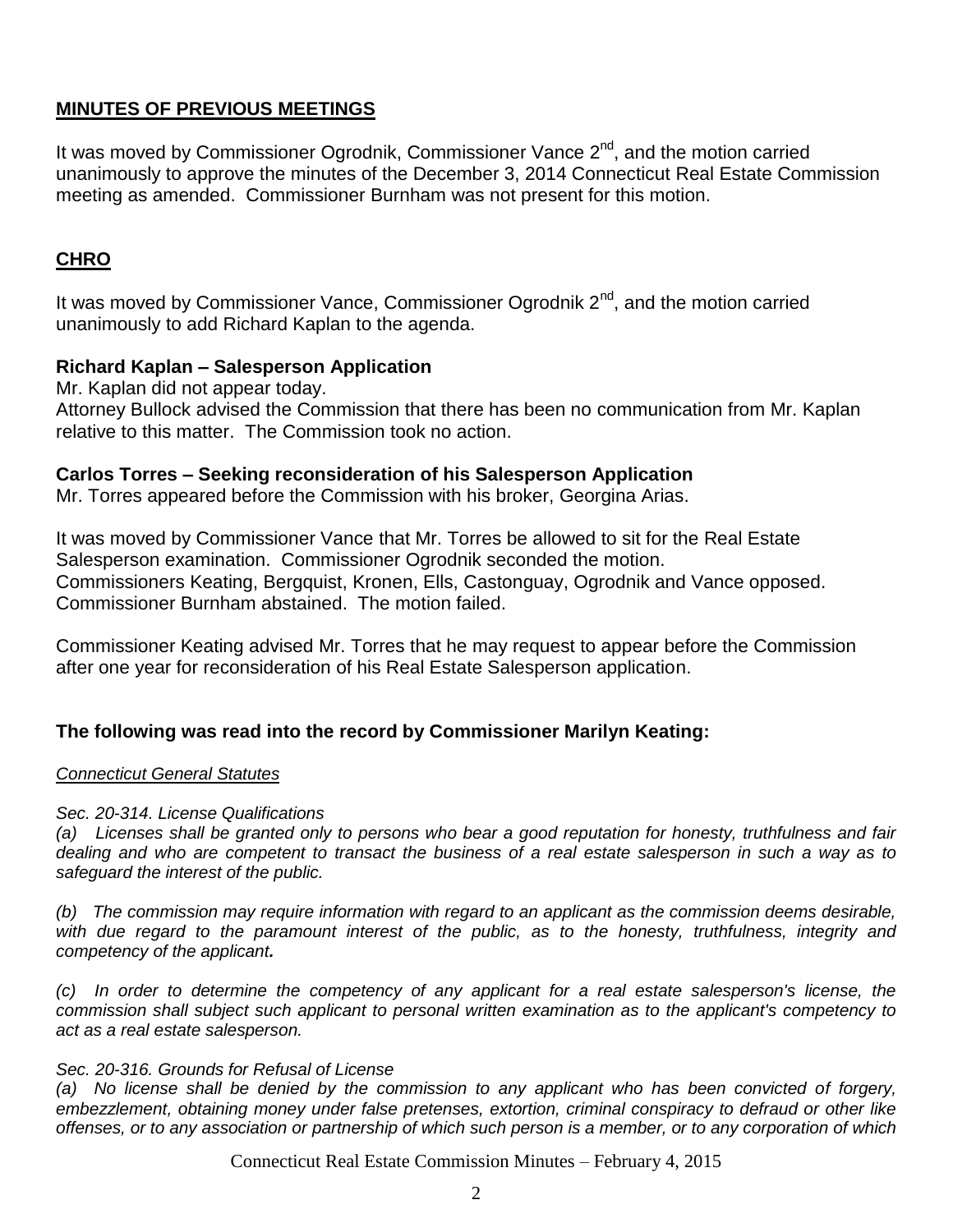*such person is an officer or in which as a stockholder such person has or exercises a controlling interest either directly or indirectly.*

*Sec. 46a-80 Denial of employment based on prior conviction of crime. Inquiry re prospective employee's past convictions. Dissemination arrest record prohibited.*

*(a) Except as provided in subsection (c) of this section, subsection (b) of section 46a-81 and section 36a-489, and notwithstanding any other provision of law to the contrary, a person shall not be disqualified from employment by the state or any of its agencies, nor shall a person be disqualified to practice, pursue or engage in an occupation, trade, vocation, profession or business for which a license, permit, certificate or registration is required to be issued by the state or any of its agencies solely because of a prior conviction of a crime.*

*(c) A person may be denied employment by the state or any of its agencies, or a person may be denied a license, permit, certificate or registration to pursue, practice or engage in an occupation, trade, vocation, profession or business by reason of the prior conviction of a crime if, after considering (1) the nature of the crime and its relationship to the job which the person has applied; (2) information pertaining to the degree of rehabilitation of the convicted person; and (3) the time elapsed since the conviction or release, the state, or*  any of its agencies determines that the applicant is not suitable for the position of employment sought or the *specific occupation, trade, vocation, profession or business for which the license, permit, certificate or*  registration is sought. In making a determination under this subsection, the state or any of its agencies shall *give consideration to a provisional pardon issued pursuant to section 54-130e, or a certificate of rehabilitation issued pursuant to section 54-108f or 54-130e, and such provisional pardon or certificate of rehabilitation shall*  establish a presumption that such applicant has been rehabilitated. If an application is denied based on a conviction for which the applicant has received a provisional pardon or certificate of rehabilitation, the state or any of its agencies, as the case may be, shall provide a written statement to the applicant for its reasons for *such denial.*

# **CHRO**

### **Joseph Ganim – Real Estate Salesperson Application**

This matter was postponed to the April 1, 2015 meeting.

## **CONSENT AGREEMENT**

### **Real Estate School of New England / John Zubretsky Jr**

Mr. Zubretsky appeared before the Commission with Attorney Michael Romano and course instructor Allen Grover.

It was moved by Commissioner Vance, Commissioner Ogrodnik  $2^{nd}$ , and the motion carried unanimously to accept the consent agreement as modified by the Commission.

## **WAIVER OF EDUCATION REQUEST**

#### **Irene Sorial – Seeking waiver of additional P & P for purposes of applying for Broker license** It was moved by Commissioner Burnham, Commissioner Ogrodnik  $2^{nd}$ , and the motion carried unanimously to approve a waiver of the 60-hour Principles and Practices course.